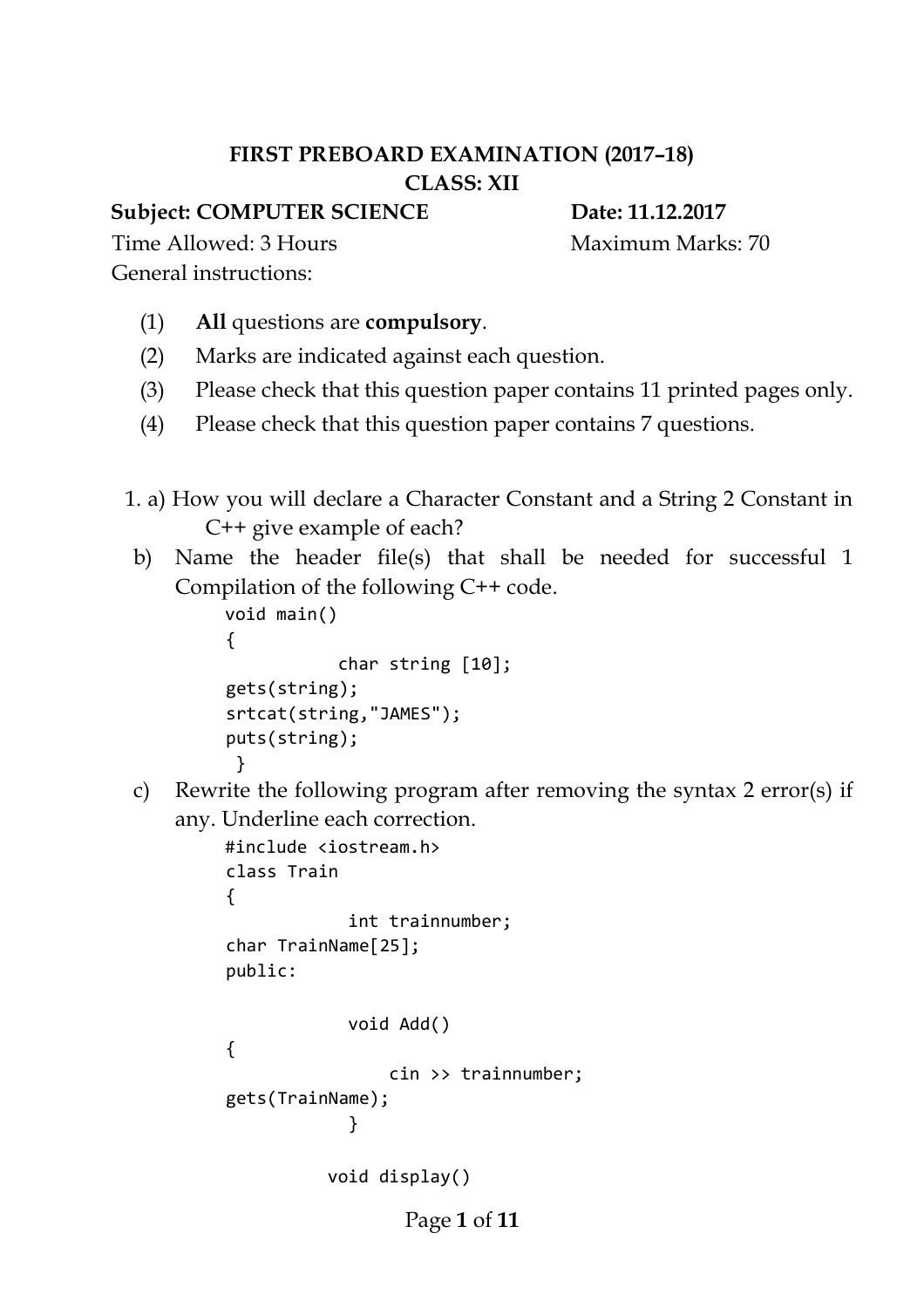```
\{cout<<trainnumber <<":"<<TrainName<<end;
          } 
                  }; 
                 void main() 
         { 
                      Train T; 
         Add.T(); 
         display.T(); 
          }
d) Find the output of the following program: 2 
        #include<iostream.h> int 
         m = 10 ;
        void pass (int & a, int b, int & c)
         { 
                  int m = 4;
                  c + = m;
         a * = :: m;} int 
        main() 
         { 
              int p = 1, m = 2; pass
         (p , :: m, m) ; 
                  cout << m << ':' << p << ':' <<:: m ;
                     cout << endl; 
                  pass (:: m , p, m) ; 
                  cout << m << ':' << p << ':' <<:: m ;
         }
e) The following code generates a set of 4 random numbers. 2
      Identify the correct output option(s) out of the four choices given 
      below. Also, write the maximum and the minimum values that 
      can be assigned to the variable number. Assume desired header 
      files are included in the program:
```

```
const int L=15; void 
main() 
{ 
     randomize(); int 
P=7, number; 
            for (int i=1; i<=4; i++){ 
              number=L+random(i+P); 
              cout<<number<<":";
```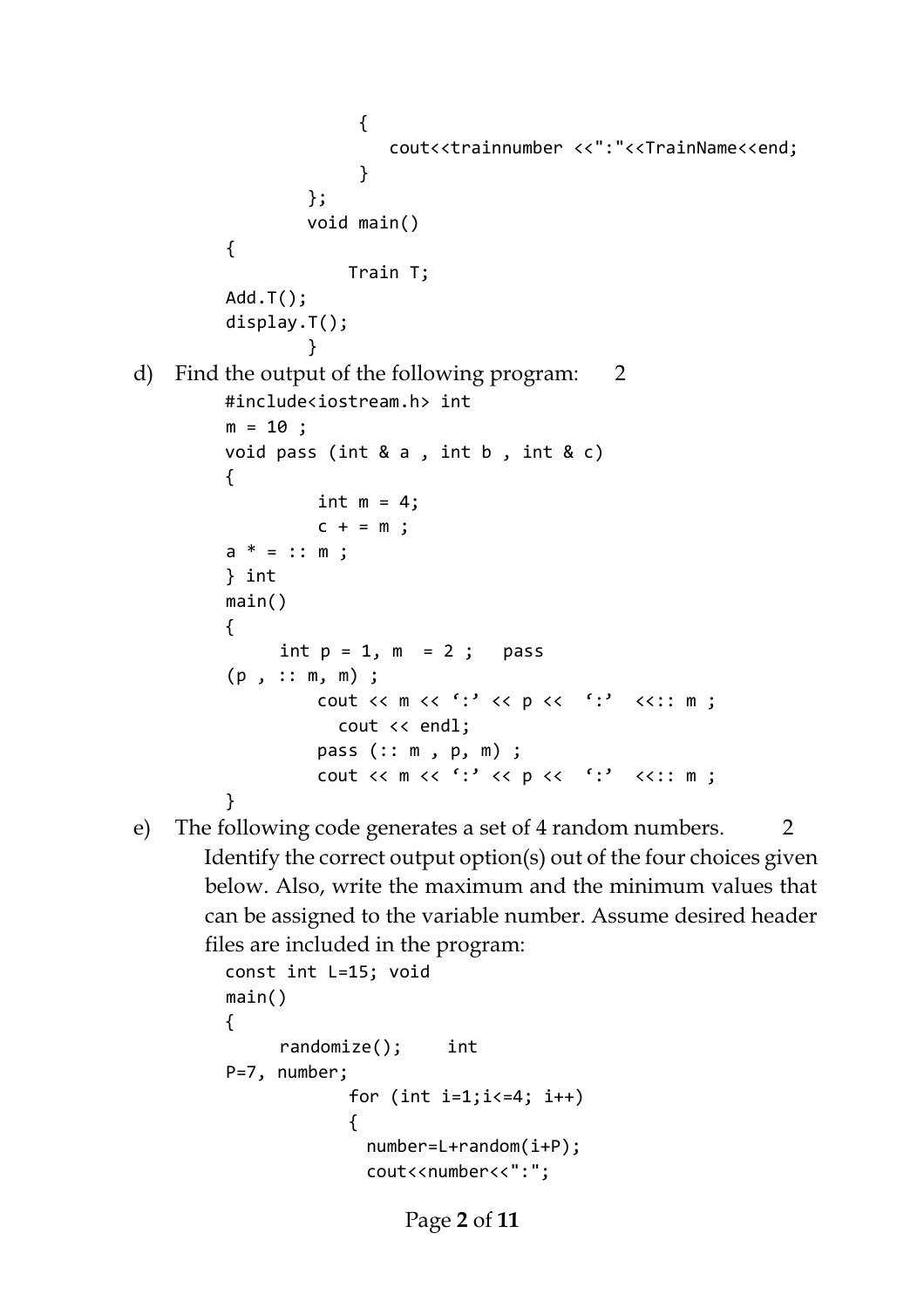```
P--; 
                      } 
          } 
        i) 19:23:25:17: ii) 
        20:17:20:18: iii) 
        24:19:18:21: 
             iv) 22:16:15:23:
   f) Find the output of the following code. 3
          #include<iostream.h> int 
          find ( int P ) 
          { 
                 if (P>0)
                          return P * 10 ;
                   else 
                           return P +12 ; 
          } 
          void Design ( char M , int B = 2 )
          { 
                    for ( int C = 0 ; C < B ; C++ )
          cout <<find( C ) << M ; cout 
          << endl ; 
          } 
          int main( ) 
          { 
                    Design( '*' ) ; 
                    Design( '$' , 4 ) ; 
          Design( '%', 3) ; 
          return 0 ; 
           }
2. a) Describe the working of constructor and destructor in multiple 2
        inheritance? 
 b) Observe the following C++ code and answer the questions (i) 2 and (ii). 
        Assume all necessary files are included: 
        class FICTION 
        { long FCode; 
        char FTitle[20]; 
        float FPrice; public: 
                 FICTION() //Member Function 1 
                 { 
                 cout<<"Bought"<<endl;
```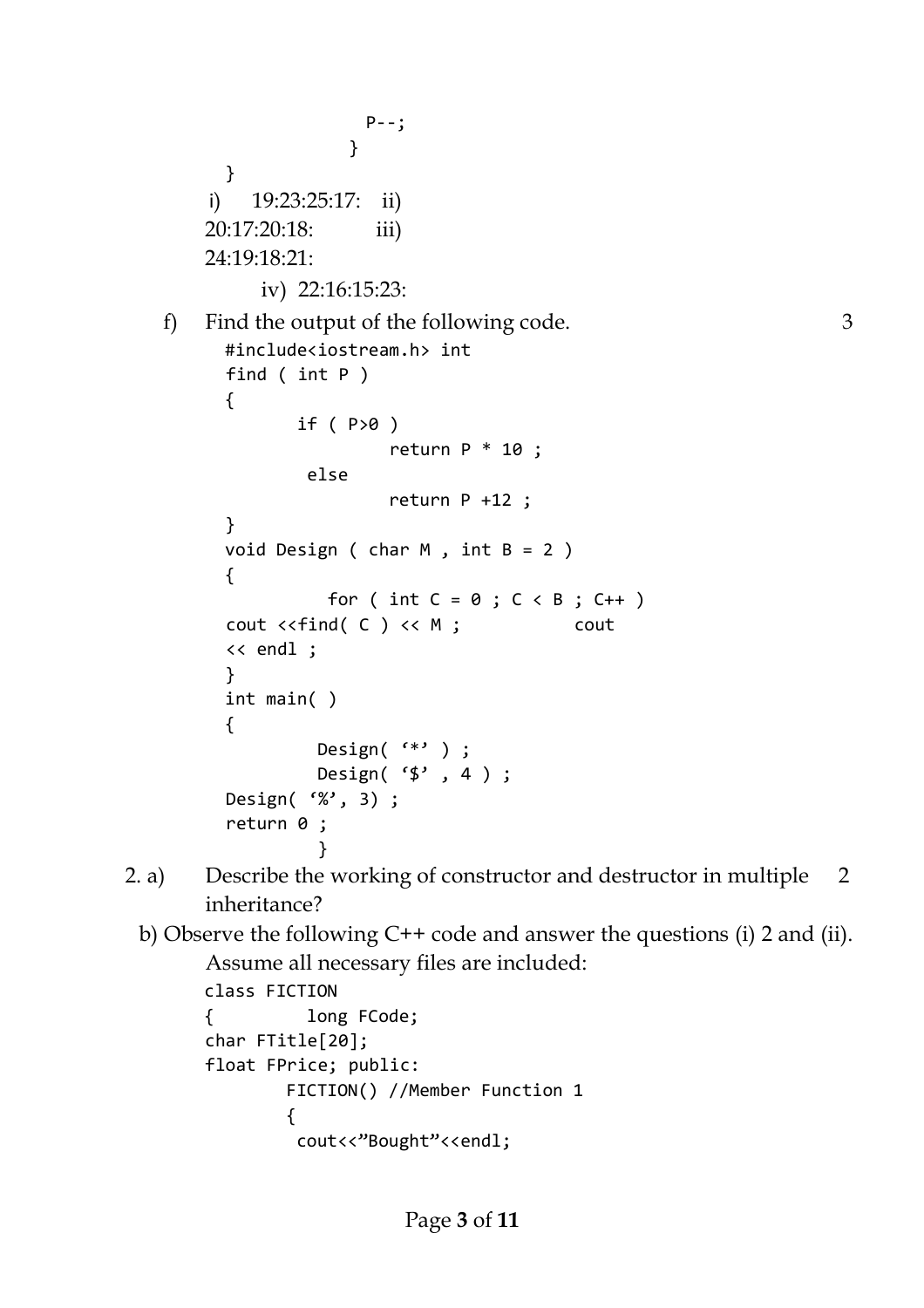```
 FCode=100;strcpy(FTitle,"Noname");FPrice=50; 
} 
      FICTION(int C,char T[],float P) //Member Function 2 
{ 
       FCode=C; 
        strcpy(FTitle,T); 
        FPrice=P; 
       } void Increase(float P) //Member 
Function 3 
      { 
        FPrice+=P; 
       } void Show() //Member 
Function 4 
      { 
cout<<FCode<<":"<<FTitle<<":"<<FPrice<<endl; }
    ~FICTION() //Member Function 5 
     { cout<< "Fiction 
removed!"<<end1; 
     } }; void main() 
//Line 1 
{ //Line 2 
   FICTION F1,F2(101,"Dare",75); //Line 3 
for (int I=0;I<4;I++) //Line 4
   { //Line 5 
    F1.Increase(20);F2.Increase(15); //Line 6
    F1.Show();F2.Show(); //Line 7
   } //Line 8 
} //Line 9
(i) Which specific concept of object oriented programming
```
out of the following is illustrated by Member Function 1 and Member Function 2 combined together?

(ii) How many times the message "Fiction removed!" will be displayed after executing the above C++ code? Out of Line 1 to Line 9, which line is responsible to display the message "Fiction removed!"?

c) Write the definition of a class METROPOLIS in C++ with 4 following description:

Private Members

```
- Mcode //Data member for Code (an integer)
```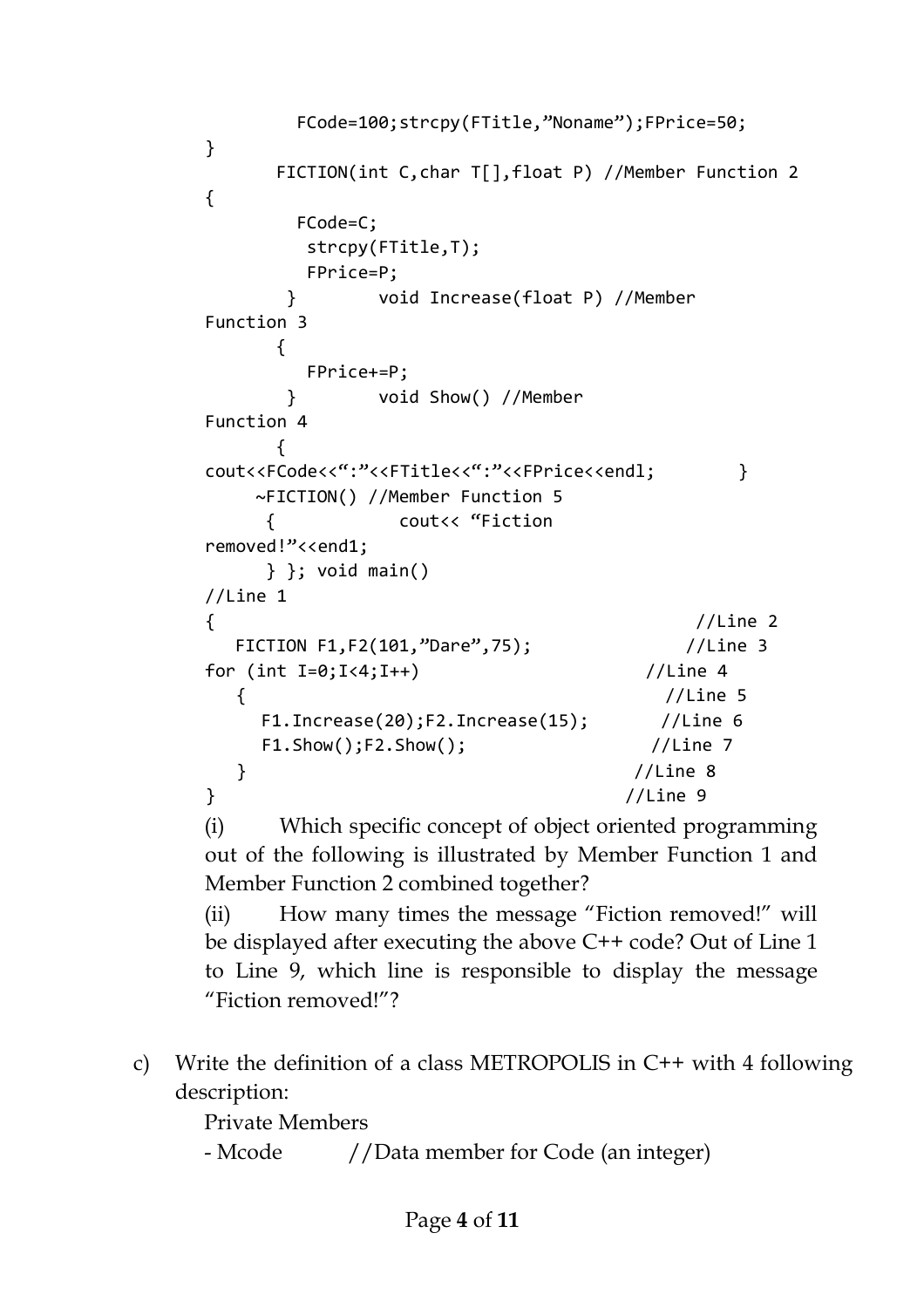```
- MName //Data member for Name (a string)
```
- MPop //Data member for Population (a long int)
- Area  $//Data$  member for Area Coverage (a float)
- PopDens //Data member for Population Density (a float)
- CalDen() //A member function to calculate -------

```
 //Density as MPop =PopDens/Area
```
Public Members

 $-$  Enter() //A function to allow user to enter values of //Mcode,MName,MPop,Area and call CalDen() //function

- ViewALL() //A function to display all the data members
	- //also display a message "Highly Populated Area"
	- //if the Density is more than 12000

d) Answer the questions (i) to (iv) based on the following: 4 class PRODUCT

## {

```
int Code; 
 char Item[20]; 
protected: 
 float Qty; public: 
     PRODUCT(); 
void GetIn(); void Show(); 
}; class 
WHOLESALER 
{ 
  int WCode; 
protected: char 
Manager[20]; public: 
 WHOLESALER(); void 
Enter(); void 
Display(); 
}; class SHOWROOM : public PRODUCT, private 
WHOLESALER 
{ char 
Name[20],City[20]; public: 
 SHOWROOM(); 
 void Input(); 
 void View(); 
}; 
(i) Which type of Inheritance out of the following is 
illustrated in the above example?
```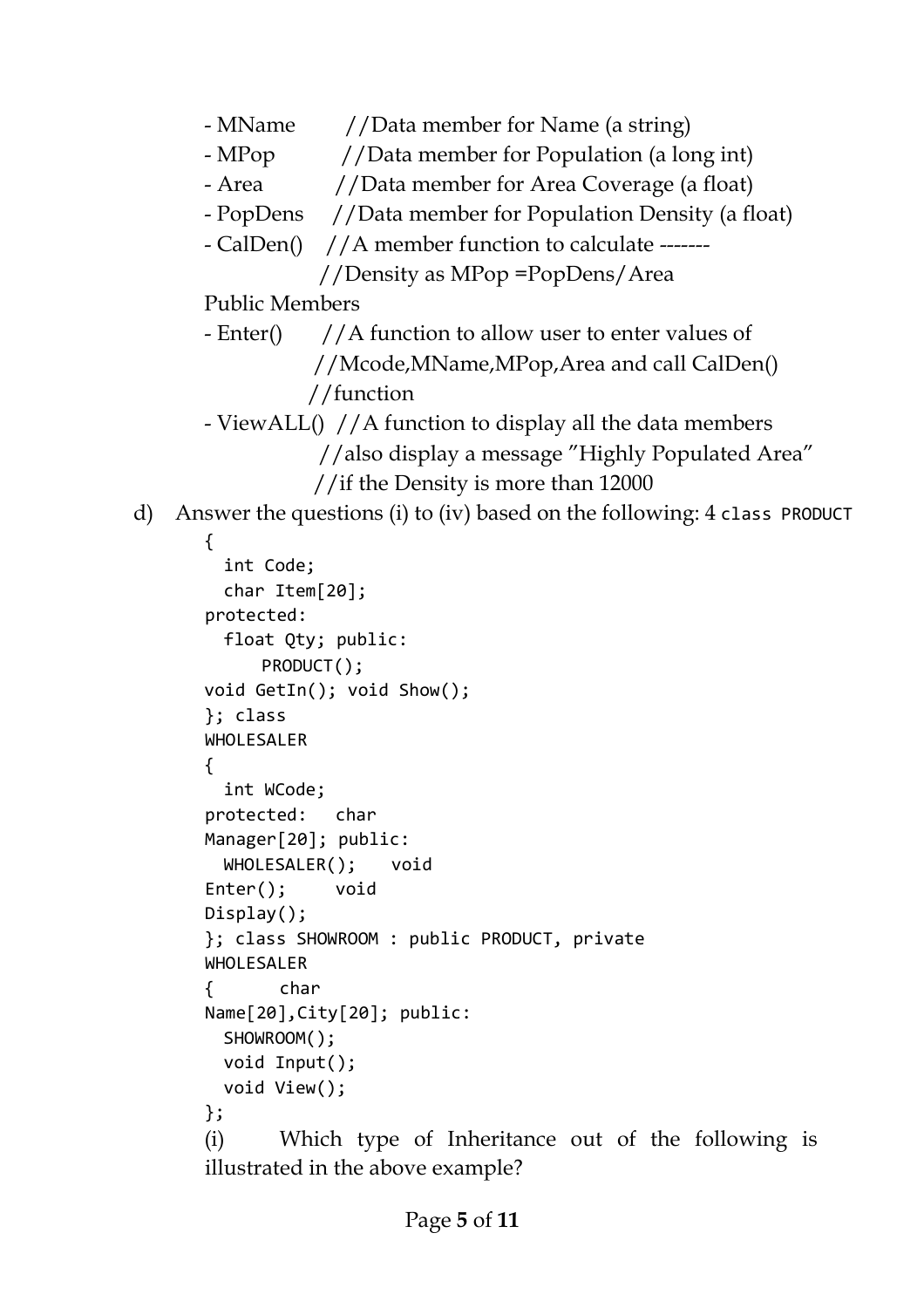(ii) Write the names of all the data members, which are directly accessible from the member functions of class SHOWROOM. (iii) Write the names of all the member functions, which are directly accessible by an object of class SHOWROOM. (iv) What will be the order of execution of the constructors, when an object of class SHOWROOM is declared?

3. a) Write the definition of a function  $FixPay(float\ Pay[], int\ N)$  in  $2C++,$ which should modify each element of the array Pay having N elements, as per the following rules:

| <b>Existing Value of Pay</b>  | Pay to be changed to          |
|-------------------------------|-------------------------------|
| If less than 10000            | Add 25% in the existing value |
| If $>=10000$ and $\leq 20000$ | Add 20% in the existing value |
| If $>=20000$                  | Add 15% in the existing value |

- b) T[20][50] is a two dimensional array, which is stored in the 3 memory along the row with each of its element occupying 4 bytes, find the address of the element T[15][5], if the element T[10][8] is stored at the memory location 52000.
- c) Write a function in C++ to delete a node containing employee 4 information from a dynamically allocated stack to employee implemented with the help of the following structure : struct Emp { int EmpId; char Name[25]; Emp \*Next;
	- }
- d) Consider the following structure: 3

```
struct Employee 
{ int ECode; 
char Ename[20]; 
};
```
Write a function to accept an Employee array and perform insertion sort in the increasing order of ECode.

e) Evaluate the following postfix expression E given below, show 2 the contents of the stack during the evaluation. E=20, 6, 2,  $\land$ , 10, 4,  $\%$ , -, +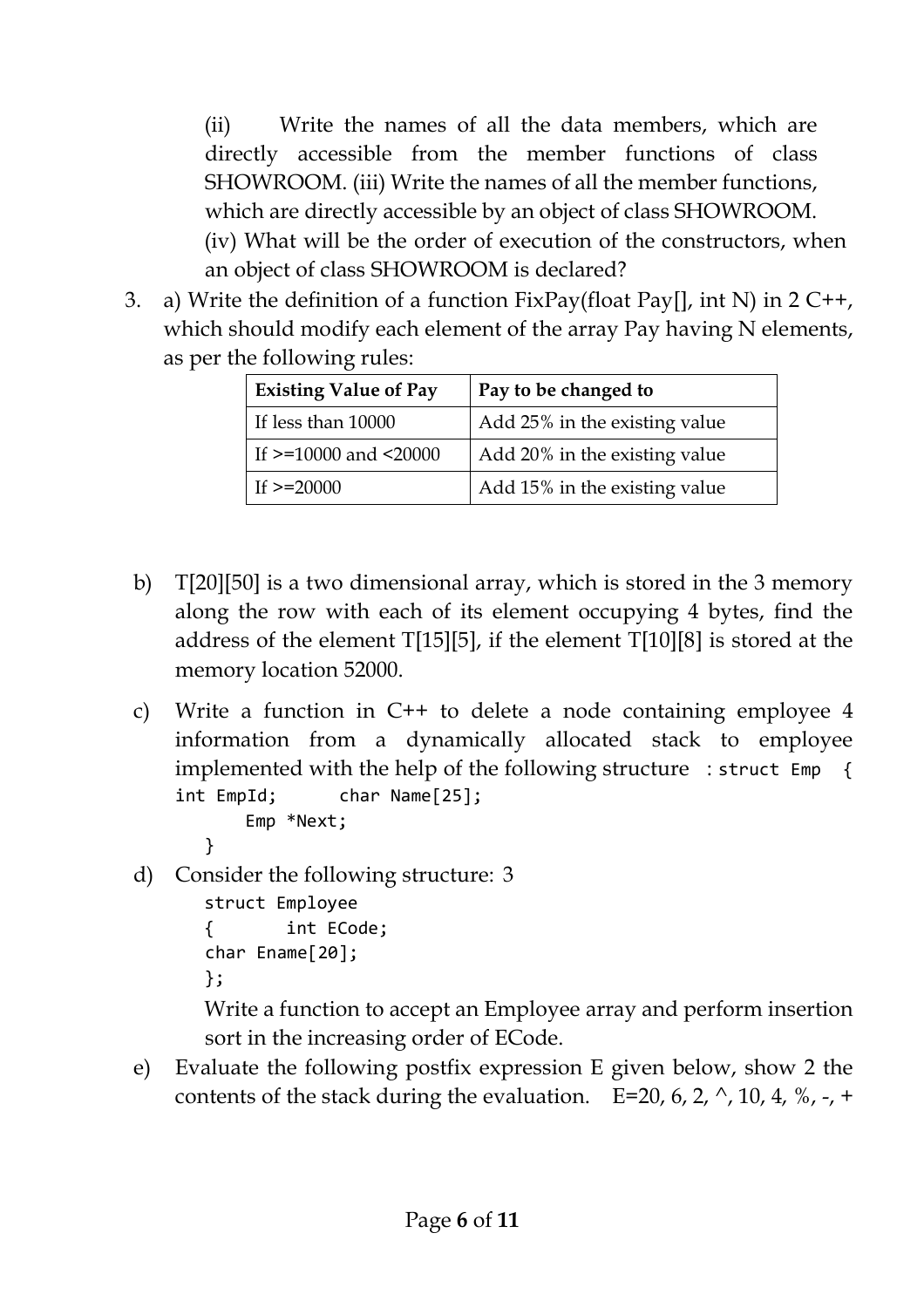- 4. a) Assume a text file "coordinate.txt" is already created. Using this 2 file create a C++ function to count the number of words having first character capital. Also count the presence of a word 'Do'.
- b) A binary file "ADDRESS.DAT", containing records of the 3 following class colony type :

```
class colony 
{ 
  char c_no[10]; char 
c name[40]; long
no_of_ppl; 
public: 
     void getdata() 
     { 
        gets(c^{\text{no}}); gets(c_name); ciin>>no of ppl;
     } 
     void showdata() 
     { 
    cout<<"Colony Number : "<<c no;
cout<<"Colony Name : "<<c_name; cout<<" 
No. of people : "<< no_of_ppl;
     } 
      char * returnname() 
      { return 
c_name; 
       } void 
showaddress( );
}; 
Write a function showaddress()in C++ that would read contents 
of file "ADDRESS.DAT" and display the details of those colonies
```
- where number of people are greater than 1000.
- c) Find the output of the following C++ code considering that the 1 binary file MEM.DAT exists on the hard disk with a data of 1000 members.

```
class MEMBER 
{ 
         int Mcode;char MName[20]; public: 
         void Register();void Display(); 
}; void 
main() 
{
```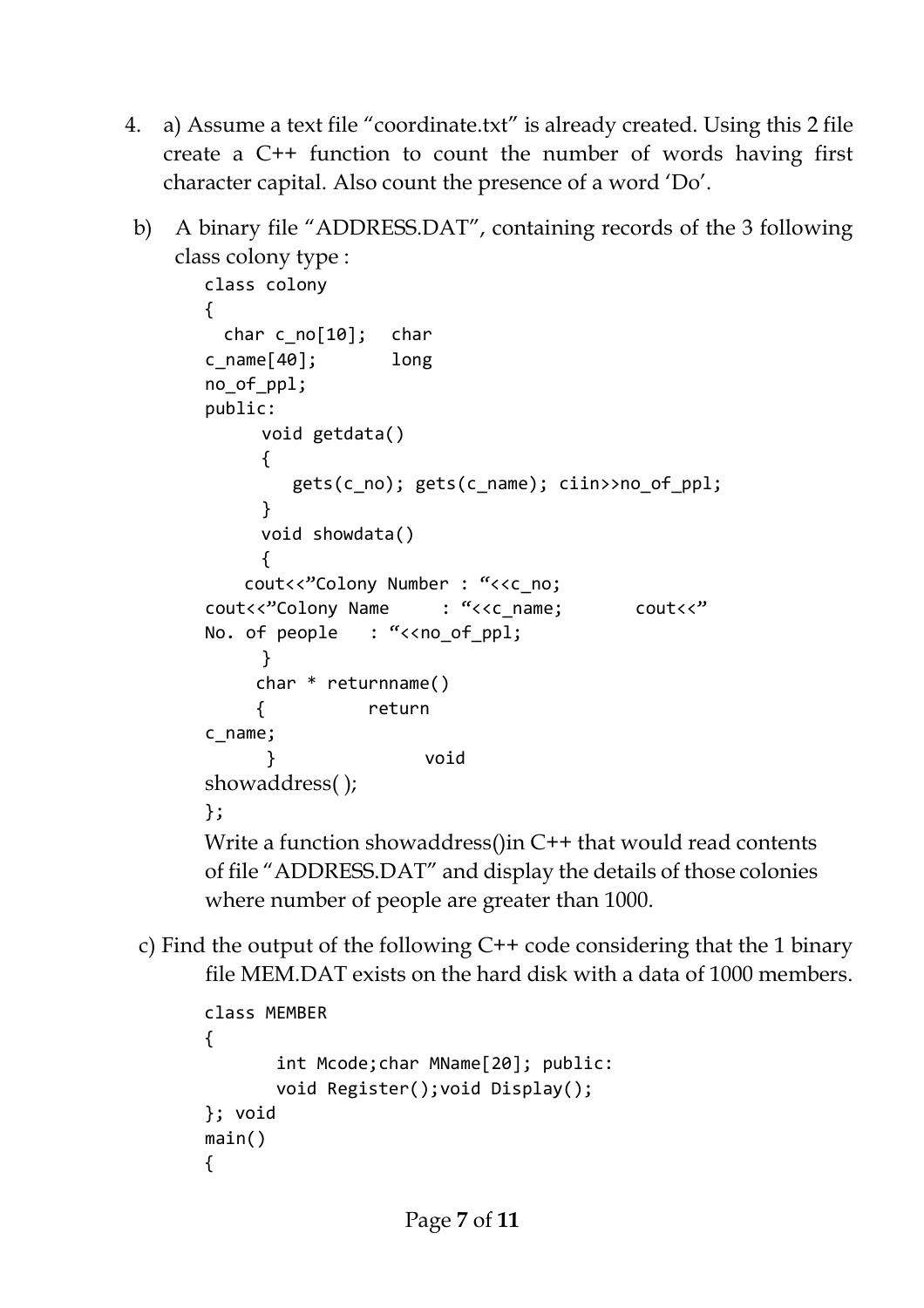```
 fstream MFile; 
       MFile.open("MEM.DAT",ios::binary|ios::in); 
       MEMBER M; 
       MFile.read((char*)&M, sizeof(M)); 
       cout<<"Rec:"<<MFile.tellg()/sizeof(M)<<endl; 
       MFile.read((char*)&M, sizeof(M)); 
MFile.read((char*)&M, sizeof(M)); 
       cout<<"Rec:"<<MFile.tellg()/sizeof(M)<<endl; 
       MFile.close(); 
}
```
- 5. a) What do you understand by the terms Alternate key and Foreign 2 Key of a relation?
	- b) Write SQL queries for (i) to (iv) and find outputs for SQL queries 6 (v) to (viii) which are based on the tables.

| Table : VEHICLE |                  |              |  |  |
|-----------------|------------------|--------------|--|--|
| <b>CODE</b>     | <b>VTYPE</b>     | <b>PERKM</b> |  |  |
| 101             | <b>VOLVO BUS</b> | 160          |  |  |
| 102             | AC DELUXE BUS    | 150          |  |  |
| 103             | ORDINARY BUS     | 90           |  |  |
| 105             | <b>SUV</b>       | 40           |  |  |
| 104             | CAR              | 20           |  |  |

|  |  |  | <b>Table : VEHICLE</b> |
|--|--|--|------------------------|
|--|--|--|------------------------|

Note :

- PERKM is Freight Charges per kilometer
- VTYPE is Vehicle Type

| Table : TRAVEL |                  |                  |     |             |                |
|----------------|------------------|------------------|-----|-------------|----------------|
| <b>NO</b>      | <b>NAME</b>      | <b>TDATE</b>     | KM  | <b>CODE</b> | <b>NOP</b>     |
| 101            | Janish Kin       | $2015 - 11 - 13$ | 200 | 101         | 32             |
| 103            | Vedika Sahai     | $2016 - 04 - 21$ | 100 | 103         | 45             |
| 105            | <b>Tarun Ram</b> | $2016 - 03 - 23$ | 350 | 102         | 42             |
| 102            | John Fen         | $2016 - 02 - 13$ | 90  | 102         | 40             |
| 107            | Ahmed Khan       | $2015 - 01 - 10$ | 75  | 104         | $\overline{2}$ |
| 104            | Raveena          | $2016 - 05 - 28$ | 80  | 105         | 4              |
| 106            | Kripal Anya      | $2016 - 02 - 06$ | 200 | 101         | 25             |

Note :

- NO is Traveller Number
- KM is Kilometer travelled
- NOP is number of travellers travelled in vehicle
- TDATE is Travel Date
- (i) To display NO, NAME, TDATE from the table TRAVEL in descending order of NO.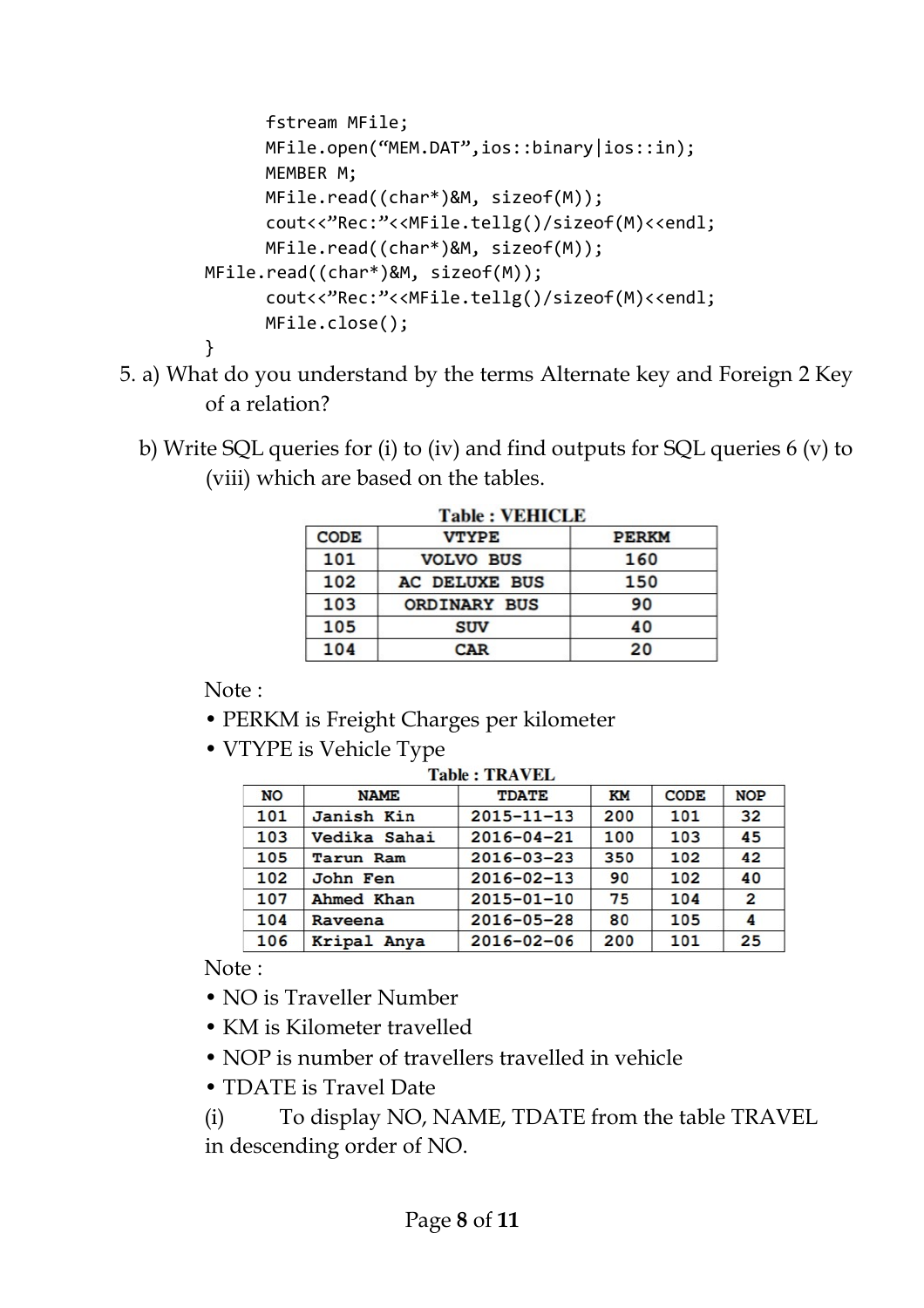(ii) To display the NAME of all the travellers from the table TRAVEL who are travelling by vehicle with code 101 or 102. (iii) To display the NO and NAME of those travellers from the table TRAVEL who travelled between '2015-12-31' and '2015-04- 01'.

- (iv) To display all the details from table TRAVEL for the travellers, who have travelled distance more than 100 KM in ascending order of NOP.
- (v) SELECT COUNT (\*), CODE FROM TRAVEL GROUP BY CODE HAVING COUNT(\*)>1;
- (vi) SELECT DISTINCT CODE FROM TRAVEL;
- (vii) SELECT A.CODE,NAME,VTYPE FROM TRAVEL A,VEHICLE B WHERE A.CODE=B.CODE AND KM<90;
- (viii) SELECT NAME,KM\*PERKM FROM TRAVEL A, VEHICLE B WHERE A.CODE=B.CODE AND A.CODE='105';

```
6 a) Verify the following algebraically (A' + B'). (A + B) = A'. B + A. B' 2 b) Draw
```
a logical Circuit Diagram for the following Boolean 2

Expression:  $F = (A', B) + (A, B) + (B', C)$ 

- c) Write the equivalent Canonical Sum of Product for the following 1 Product of Sum Expression:  $F(X, Y, Z) = (1,3,6,7)$
- d) Reduce the following Boolean Expression to its simplest form 3 using K-Map :  $F(X, Y, Z, W) = \Sigma(2, 6, 7, 8, 9, 10, 11, 13, 14, 15)$
- 7. a) Define the term Bandwidth. Give any one unit of Bandwidth. 1
	- b) Difference between PAN and LAN. 1
	- c) What is iMAP? 1
	- d) Compare VB Script and ASP. 1
- e) What is Telnet? What does it do? 1
- f) What are cookies? 1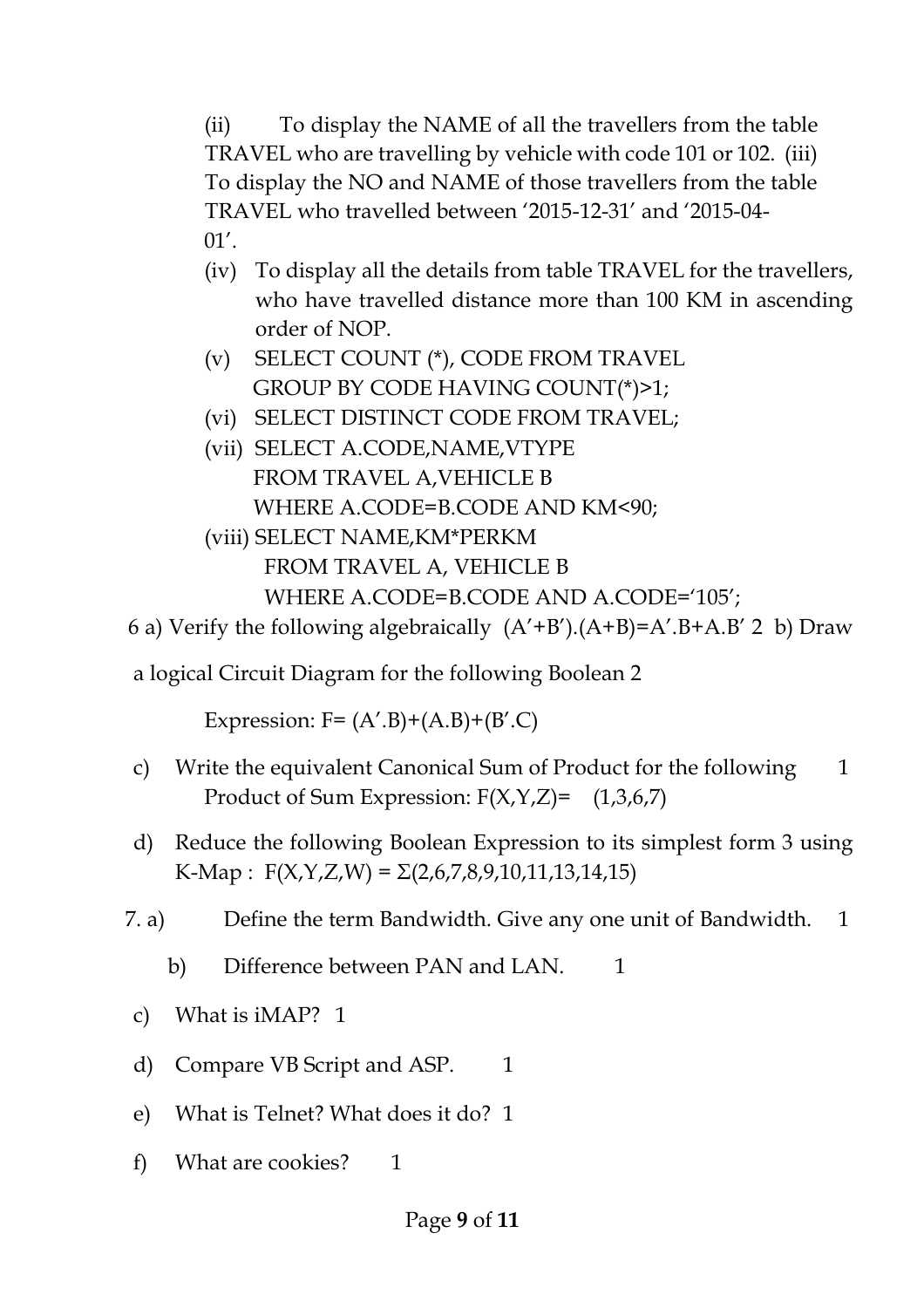g) Uplifting Skills Hub India is a knowledge and skill community which has an aim to uplift the standard of knowledge and skills in the society. It is planning to setup its training centers in multiple towns and villages pan India with its head offices in the nearest cities. They have created a model of their network with a city, a town and 3 villages as follows.

As a network consultant, you have to suggest the best network related solutions for their issues/problems raised in (i) to (iv), keeping in mind the distances between various locations and other given parameters.



Shortest distances between various locations:

| <b>VILLAGE 1 to B_TOWN</b>    | 2 KM          |
|-------------------------------|---------------|
| <b>VILLAGE 2 to B_TOWN</b>    | <b>1.0 KM</b> |
| <b>VILLAGE 3 to B_TOWN</b>    | <b>1.5 KM</b> |
| <b>VILLAGE 1 to VILLAGE 2</b> | 3.5 KM        |
| <b>VILLAGE 1 to VILLAGE 3</b> | 4.5 KM        |
| <b>VILLAGE 2 to VILLAGE 3</b> | 2.5 KM        |
| A CITY Head Office to B_HUB   | <b>25 Km</b>  |

Number of Computers installed at various locations are as follows:

| <b>B_TOWN</b>    | 120 |
|------------------|-----|
| <b>VILLAGE 1</b> | 15  |
| <b>VILLAGE 2</b> | 10  |
| <b>VILLAGE 3</b> | 15  |
| A CITY OFFICE    |     |